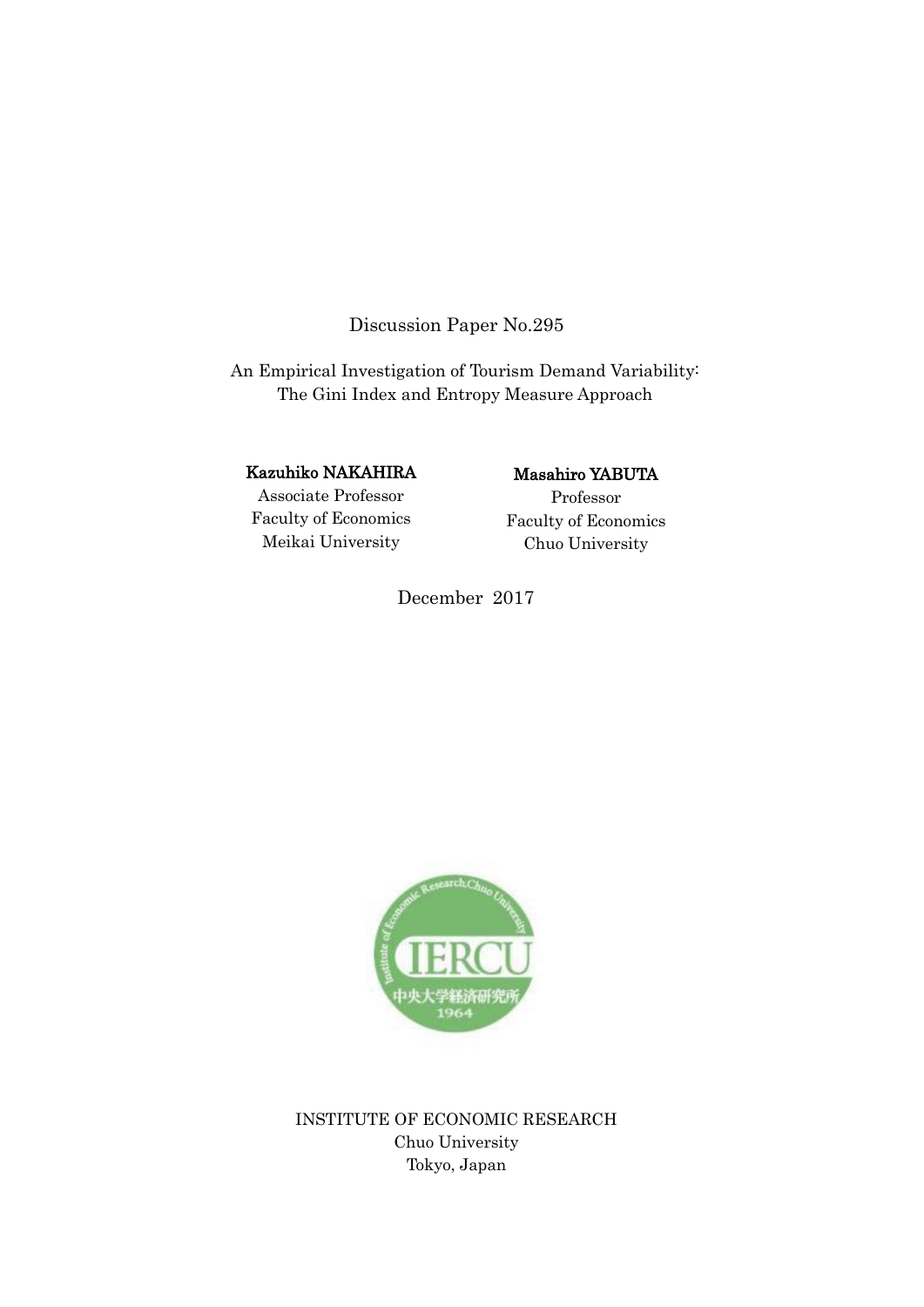## **An Empirical Investigation of Tourism Demand Variability: The Gini Index and Entropy Measure Approach**

**Kazuhiko NAKAHIRA** Associate Professor, Faculty of Economics, Meikai University **Masahiro YABUTA** Professor, Faculty of Economics, Chuo University,

#### **ABSTRACT**

 Focusing on the tourism in Japan, this paper examined the seasonality of tourism demand in Japan by utilizing Gini coefficient and some kinds of entropy measures.

 Regarding the estimated Gini coefficient, it is large in Hokkaido, Hiroshima, and Okinawa, and small in Tokyo and Osaka. In addition, the east Japan great earthquake happened in 2011 might affect seasonal fluctuations of many prefectures. After the earthquake, the seasonal fluctuations expressed by the Gini coefficient seem to vary from year to year in spite of the general variation of the number of tourists.

 Several points were worth considering through the analysis by estimated entropy measure for the Japanese selected 10 prefectures in the sample period from the year 2008 to 2016. First, there is the one-time rapid increase in seasonality in tourism demand for major four prefectures in 2010 and rapid reversal in next year. In addition, the other two prefectures, have the same pattern in 2011 although the levels of fluctuations are relatively low.

 The examination by utilizing the estimated Theil measure shows that the highest concentration of seasonality is recorded for Tokyo and for the other prefectures located in the east and west areas in Japan just like the case of entropy measure. In addition, Miyagi and Fukushima follow the same pattern in next year. Okinawa prefecture have the highest seasonality in 2014 during the period under our study.

 The evolution patterns of seasonality for the prefectures described by the estimated relative Theil measure are almost the same as the ones measured by the two indicators described above.

 The analysis by the entropy decompositions at the intra- and the inter-monthly levels are also conducted. The estimated seasonality of Japanese selected 10 prefectures that could be explained by the intra-monthly part of entropy measure revealed that the seasonality for the half of the total number of prefectures reflects a relative increase in 2010, and the one for the other two prefectures follows the same pattern in next year. The graphs of the estimated inter-monthly part of entropy measure described the increase in tourism demand seasonality in 2010 like the other measures. Tokyo experienced the relatively rapid reduction in seasonality in next year as a reactionary fall. Okinawa had a certain degree of increase in seasonality again in 2013, and had a fluctuation of seasonality during the following periods.

 Finally, consideration of the tourism seasonality based on the relation between interest groups - origins and destinations - by applying the entropy theory are implemented. The estimated entropy measures for annual amount of arrivals from origin  $(i)$  to destination  $(j)$  for the selected major six courses are examined. In particular, the seasonality for the routes Hokkaido→Tokyo, Kyoto→Tokyo, and Okinawa→Tokyo decreased rapidly in 2009, and increased drastically in 2010 as a rebound. In short, the routes from the three major areas to Tokyo indicate temporal growth of seasonality.

 All the measures based on the entropy theory show a very similar pattern in that the tourism seasonality has the temporal rapid growth in 2010 and the reactionary fall in 2011. Probably, the financial and economic crisis of global economy occurred around 2008 and 2009 had a negative influence on Japanese tourism in 2010. By the effect of the crisis, the number of visits or visiting frequency of tourism in Japan decreased, and its downturn might generate the concentration of tourism in specific season or month as a result of selective behavior by tourists during the hard times.

Key words: seasonality in tourism demand, Gini index, Entropy measure JEL Classification Code: C33, R58, Z32, Z38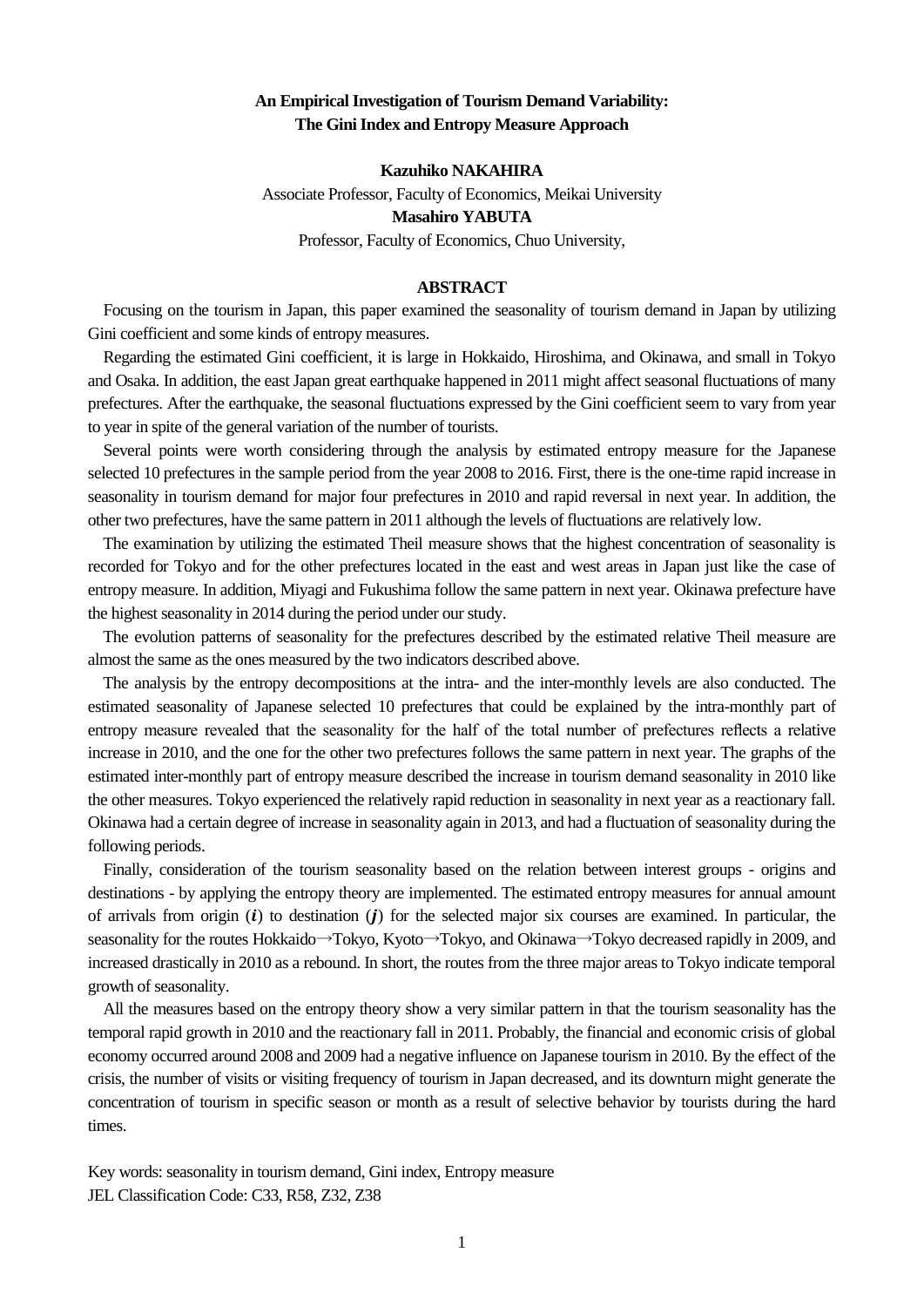#### **1. Introduction**

 Some previous studies on seasonal variations of tourism mainly deal with technical aspects to grasp the seasonality of tourism demand accurately and policy aspects to consider the means for tourism development and mitigation of seasonal variations on tourism. For instance, Baum and Lundtorp (2001) give a comprehensive explanation for seasonal variation of tourism, the fixed costs compensation, investment and employment issues, maintenance of the supply chain, and the continuity of transportation. Butler (2001) overviews the cause and effect of the seasonal variations in tourism and points out the practical difficulties of the measures to mitigate the variations. as a developed work of Butler (1994), known as a study of the tourism development cycle. Lundtorp (2001) discusses some approaches including seasonal variation index and Gini coefficient to understand seasonal variations of the tourism demand. To minimize the effects of the seasonal variation, many researchers including Kulendran and King (1997), Lim and McAleer (2001), Goh and Law (2002), and Koc and Altinay (2007) tried to estimate the tourism demand accurately. In particular, Koc and Altinay (2007) show that different combination for a number of visitors and the tourism expenditure in Turkey could be linked and that the seasonality can be recognized through the tourism expenditure, by using X-12-ARIMA. Nadal *et al*. (2004) focuses on the UK and German tourists who visit Baleares Islands, and insist that an increase in GDP or a rise in the relative price would decrease the Gini index. It is an example to show that the economic conditions such as the income and the relative price are decisive factors to determine the number of visitors from the gravity theory perspective. Tourism seasonality also depends on the characteristics of the destination. Visitors for the nature-oriented destination such as the national park are influenced by the climate condition compared with the ones for the culture-oriented destination. By analyzing the three tourism destinations in Spain (Malaga, Granada, and Armenia), Morales (2003) insists that the culture-oriented policy such as cultural exhibition and performance at the theater contributes to mitigate the tourism seasonality. Cuccia and Rizzo (2011) show that the seasonality depends on the various cultural attractions by classifying the six destinations in Italy into four clusters based on their cultural attractiveness.

 The seasonality in tourism demand is an issue for the supply side of tourism rather than the demand side, and its impact affects tourism management. The decision-making in investment and funds management by the manager of the accommodation, caterings, attractions, and tour operators, such as flexible employment, tourism, and differentiation strategy, is essential to ensure stable management and earnings. In this respect, mitigation policy for the seasonal variation is necessary for stable and profitable management as Lee *et al.* (2008) discuss. However, because the causes of tourism seasonality in natural- and socio-economic factors do not correspond with one another, various strategies and individual measures need to be implemented.

 By applying and expanding the contribution by the previous studies described above, this paper analyzes seasonal variation in Japan by using the Gini coefficient and the entropy measure with the data of accommodation tourists in prefecture level. Because our data set includes information on origin and destination of tourists on prefectural levels, we can investigate the factors of seasonal variation concretely.

 The paper is composed of the following chapters. In chapter 2, recent monthly tourism seasonality in Japan is explained. Chapter 3 examines seasonal fluctuation of tourism demand by the coefficient of variation and the Gini coefficient. The analysis of seasonality by the entropy measure is described in chapter 4. Chapter 5 is for the concluding remarks.

#### **2. Tourism Seasonality and Measument**

### **2.1 The Data**

The paper uses the data obtained from the "Tourism Statistics Survey["1](#page-2-0) of the Japan Tourism Agency, Ministry of Land, Infrastructure, Transport and Tourism. This statistic is based on the number of guests in each accommodation facility (hotels, ryokans (inns) and accommodations (companies, organizations, etc.), including the foreign residents.

<span id="page-2-0"></span><sup>&</sup>lt;sup>1</sup> The data on "Tourism Statistics Survey" was retrieved from the website of Japan Tourism Agency, Ministry of Land, Infrastructure, Transport and Tourism: "http://www.mlit.go.jp/kankocho/siryou/toukei/shukuhakutoukei. html".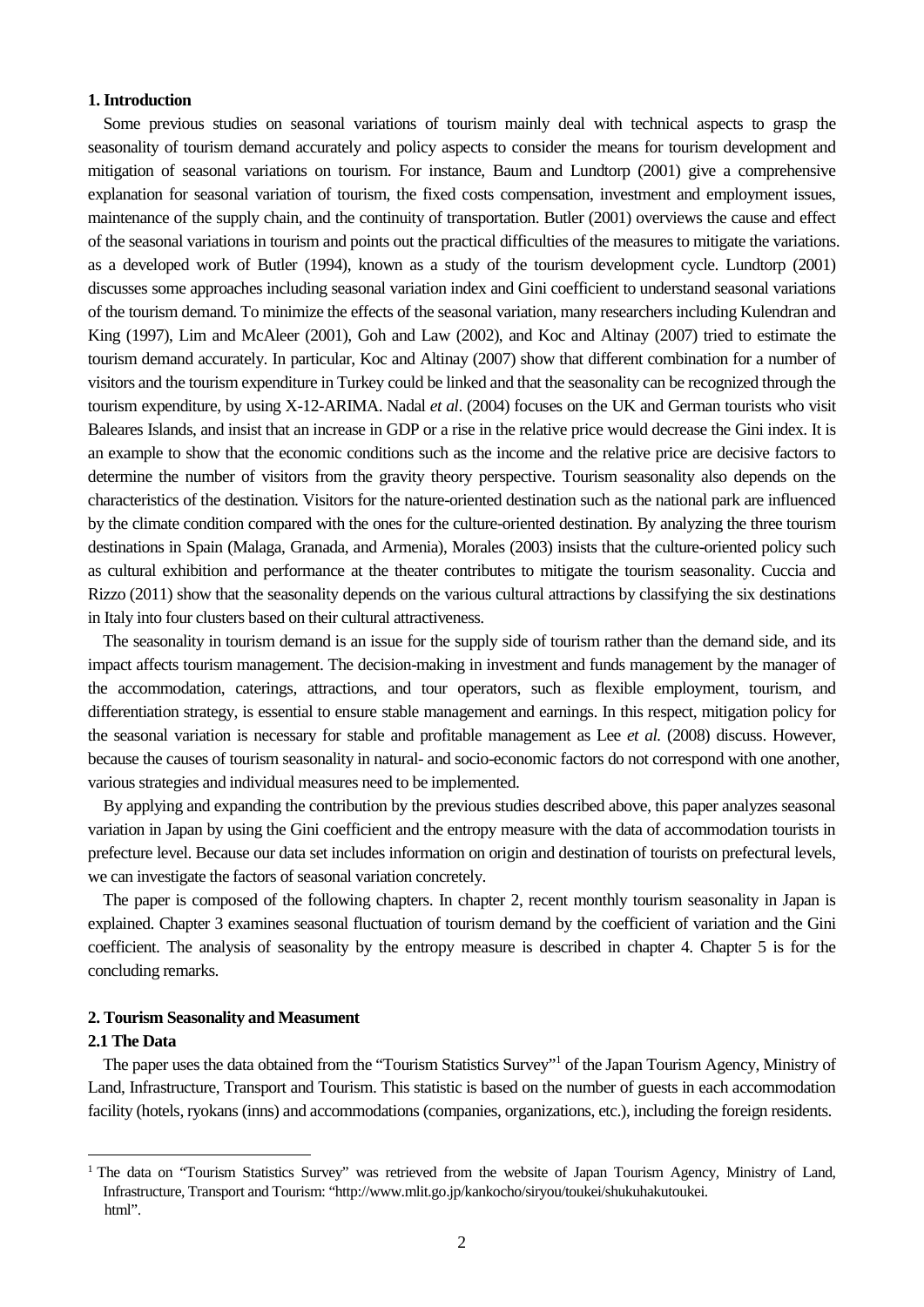Figure 1: Monthly Tourism Development in Japan (2008-2016)



Source: Accommodation travel statistics survey (http://www.mlit.go.jp/kankocho/siryou/toukei/ shukuhakutoukei.html)

This data set indicates the residential areas, nationality, and some other characteristics of tourists as the monthly observation. The data used in this paper is based on the "Reference Table 2" in the "Tourism Statistics Survey" which presents the number of tourists by classifying the origin and the destination on the prefectural base.

## **2.2 Monthly Tourism Seasonality in Japan**

 Figure 1 shows the tourism development in Japan from 2008 to 2016. The figure illustrates the monthly fluctuations and the gradual increasing trend. Accommodation tourists tend to increase in August, and decrease in January and February, making a regular pattern of the seasonality as we can see in this figure. Due to the impact of the East Japan Great Earthquake in 2011, the number of tourists were declined significantly in April 2011.

## **3. Analysis of Seasonality by Coefficient of Variation and Gini Coefficient**

#### **3.1 Coefficient of Variation**

The seasonal fluctuation of tourism demand is well known issue. In the case of Japan, tourism demand fluctuates greatly in monsoon climate season. Seasonal fluctuation of tourism has a significant influence on regional economic activities such as the operation of tourism-related service industry. In this sense, it is important to numerically perceive tourism seasonality. Since the pioneering work of Lundtorp (2001), seasonal fluctuation has been explained by grasping the regularity of the variations in the number of tourists. On the other hand, examination of seasonal variation has been conducted in several ways, for example, Koenig-Lewis and Bischoff (2005) and Lambert and Aronson (1993). Coefficient of variation (CV) and Gini coefficient (or Gini index) are regarded as the main methods for this topic. CV means the magnitude of the variance around the mean value. It shows the extent of the variation by concerning the average value of the variation. With the standard deviation (s) and the mean value  $(\mu)$ , it is defined as

$$
CV = \frac{s}{\mu} \tag{1}
$$

## **3.2 Gini Coefficient**

 The Gini coefficient is applied mainly to represent the state of the income distribution in economic context to the present. However, the Gini coefficient is often used for analyzing tourism fluctuation. According to Lundtrop (2001), the general expression of the Gini coefficient is:

Gini coefficient = 
$$
\frac{2}{n} \sum_{i=1}^{n} (x_i - y_i)
$$
 (2)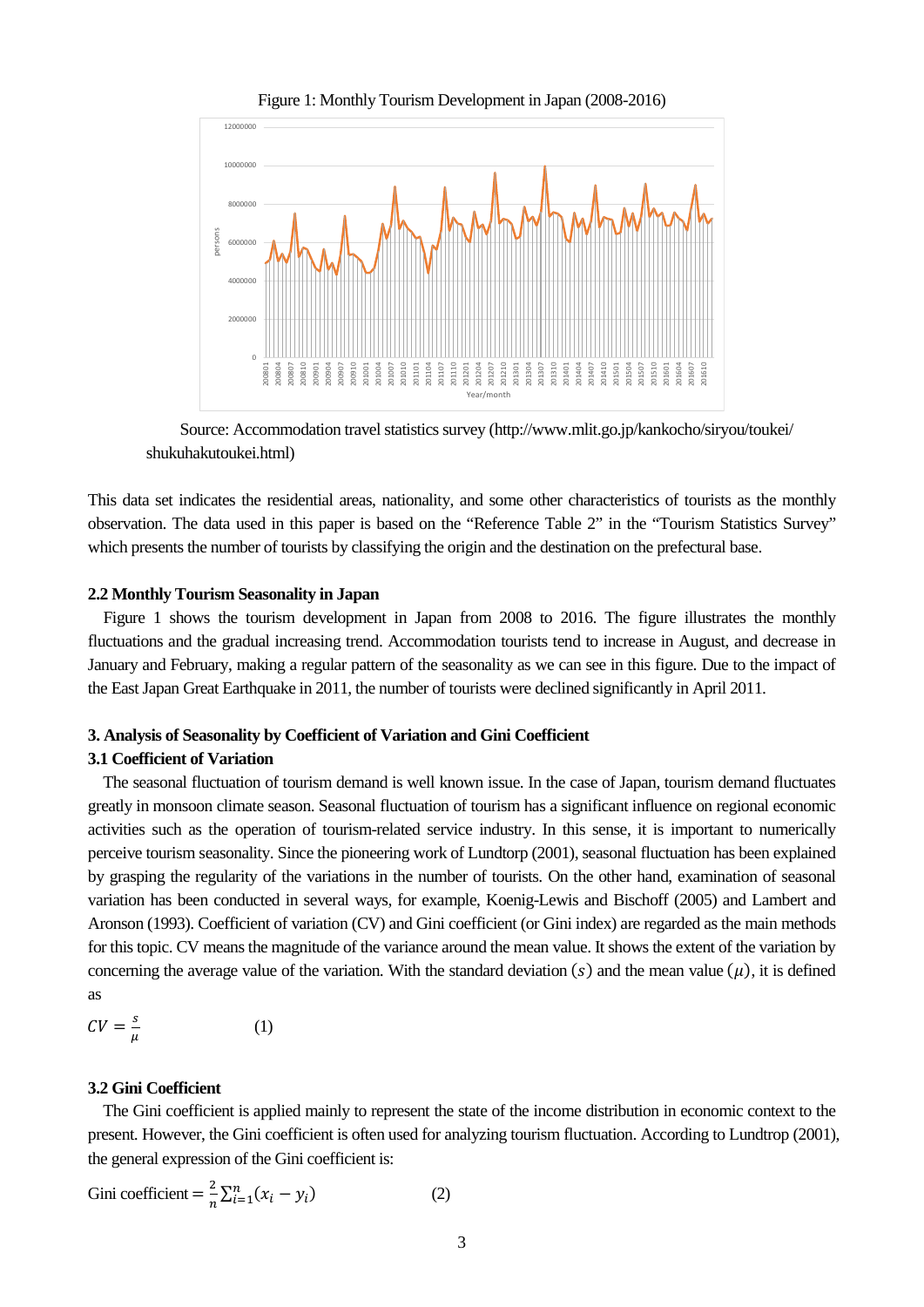

Figure 2: Development Pattern of Gini Coefficient

Table1: Gini coefficient and Coefficient of Variation

|             | Hokkaido | Miyagi | Fukushima | Tokvo | Aichi | Kyoto | Osaka | Hiroshima | Fukuoka | Okinawa | Abroad | Total |
|-------------|----------|--------|-----------|-------|-------|-------|-------|-----------|---------|---------|--------|-------|
| 2008        | 0.091    | 0.061  | 0.099     | 0.083 | 0.077 | 0.083 | 0.059 | 0.104     | 0.073   | 0.110   | 0.081  | 0.061 |
| 2009        | 0.105    | 0.081  | 0.049     | 0.092 | 0.081 | 0.104 | 0.102 | 0.105     | 0.093   | 0.088   | 0.082  | 0.074 |
| 2010        | 0.109    | 0.091  | 0.074     | 0.210 | 0.247 | 0.106 | 0.231 | 0.254     | 0.211   | 0.106   | 0.134  | 0.106 |
| 2011        | 0.138    | 0.179  | 0.139     | 0.101 | 0.089 | 0.088 | 0.081 | 0.072     | 0.055   | 0.093   | 0.131  | 0.089 |
| 2012        | 0.121    | 0.106  | 0.105     | 0.034 | 0.043 | 0.085 | 0.060 | 0.076     | 0.061   | 0.091   | 0.057  | 0.059 |
| 2013        | 0.114    | 0.065  | 0.141     | 0.051 | 0.058 | 0.096 | 0.057 | 0.104     | 0.052   | 0.136   | 0.082  | 0.060 |
| 2014        | 0.078    | 0.054  | 0.135     | 0.051 | 0.053 | 0.081 | 0.067 | 0.086     | 0.058   | 0.154   | 0.080  | 0.054 |
| 2015        | 0.099    | 0.060  | 0.065     | 0.034 | 0.049 | 0.073 | 0.053 | 0.094     | 0.061   | 0.083   | 0.060  | 0.050 |
| 2016        | 0.094    | 0.058  | 0.075     | 0.039 | 0.062 | 0.051 | 0.042 | 0.104     | 0.054   | 0.073   | 0.050  | 0.040 |
| Average     | 0.106    | 0.084  | 0.098     | 0.077 | 0.084 | 0.085 | 0.083 | 0.111     | 0.080   | 0.104   | 0.084  | 0.066 |
| STDdev      | 0.018    | 0.040  | 0.034     | 0.056 | 0.063 | 0.017 | 0.058 | 0.055     | 0.051   | 0.026   | 0.030  | 0.021 |
| STD/Average | 0.169    | 0.476  | 0.351     | 0.724 | 0.743 | 0.196 | 0.695 | 0.495     | 0.636   | 0.253   | 0.357  | 0.312 |

Source: Accommodation travel statistics survey

(http://www.mlit.go.jp/kankocho/siryou/toukei/shukuhakutoukei.html,2017/08/25 access)

where *n* is the number of months ( $n = 12$ ),  $x_i$  is the rank of fractiles  $\left(x_i = \frac{i}{n}\right)$ , and  $y_i$  is the cumulated fractiles in

the Lorenz curve.

 Figure 2 displays the estimation results of Gini coefficient on a monthly basis from the year 2008 to 2016 for the selected Japanese prefectures and for the accommodation tourists from abroad. Table 1 shows their numerical values. Regarding the estimated Gini coefficient, the following points can be pointed out. First, pattern of seasonal fluctuation varies by prefecture. It is large in Hokkaido, Hiroshima, and Okinawa, and small in Tokyo and Osaka. Second, the east Japan great earthquake happened in 2011 might affect seasonal fluctuations of many prefectures although it did not affect all areas in Japan. After the earthquake, the estimated Gini coefficients are generally in the range from 0.05 to 0.10. Thirdly, in spite of the general variation of the number of tourists, the seasonal fluctuations expressed by the Gini coefficient seem to vary from year to year.

## **4. Analysis of Seasonality by Entropy Measure**

#### **4.1 Entropy Measure**

 The so-called Theil's entropy measure, which is often used for the income distribution analysis, can capture the feature of the objective in lower part of the distribution. It also can be applied to tourism demand analysis. Theil (1967) provides a tool for analyzing inequality by utilizing entropy theory. The general expression of Theil's entropy measure is the following form:

$$
H(\beta) = \frac{1}{\beta(\beta - 1)} \sum_{i} p_i \left[ \left( \frac{y_i}{\mu} \right)^{\beta} - 1 \right], \ \beta \neq 0, 1 \tag{3}
$$

where the parameter  $\beta$  is the weight which is given to distances between objectives at different parts of the distribution taking any real value,  $p_i$  is the relative weights of the observations (for example, months, seasons),  $y_i$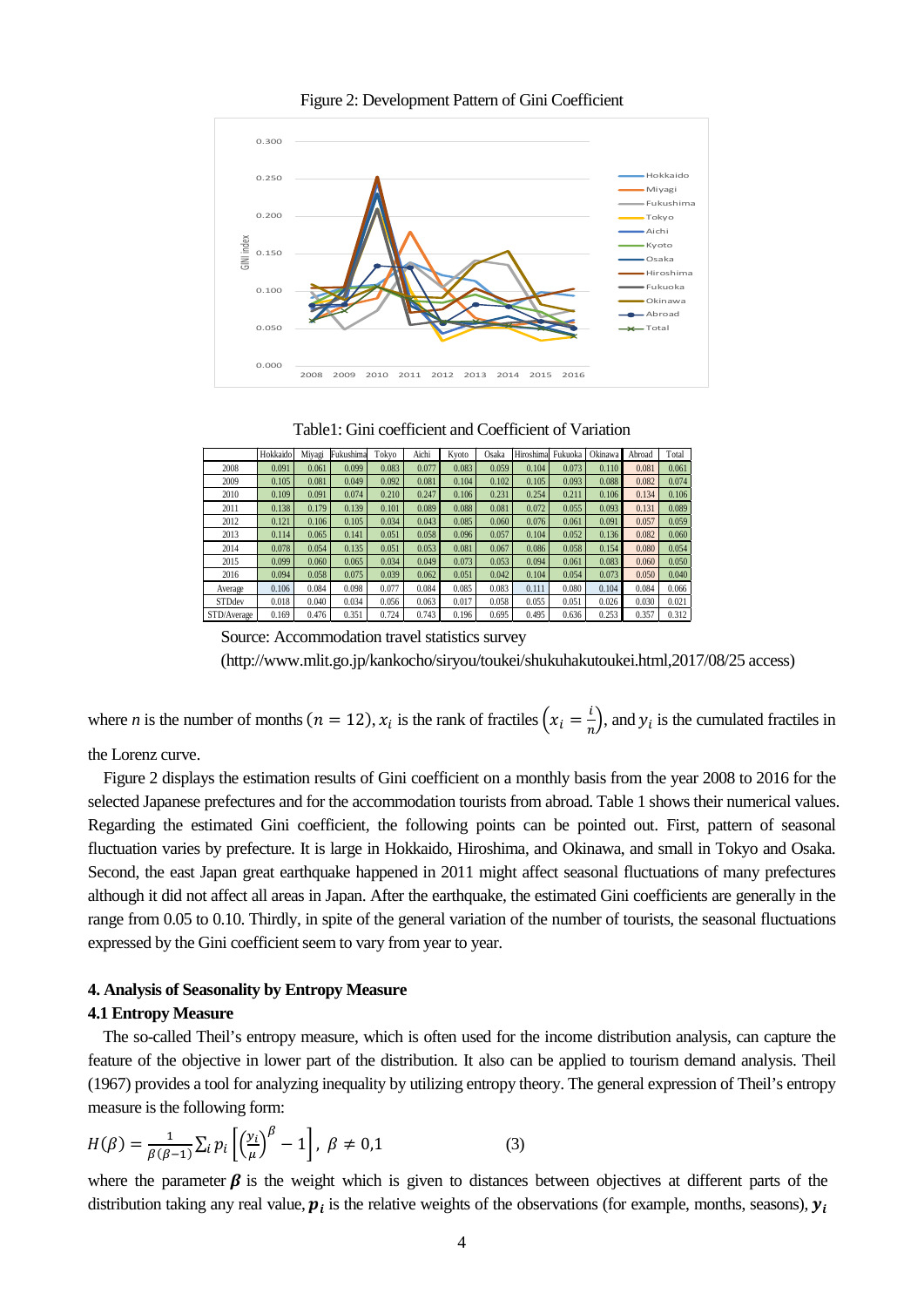is the variable for observations (for instance, tourist demand, in the case of tourism analysis), and  $\mu$  is the mean.<sup>2</sup> With respect to the value of  $\beta$ , this measure is more sensitive to changes in the lower tail of the distribution, while this measure is more sensitive to changes that affect the upper tail for higher values. The values of the general expression class of measures take the value between 0 (perfect equality) and  $\infty$  (or 1 in the case of normalization). As  $\beta$  tends to  $-\infty$  in the limit, Theil's measure focuses on the lower end. In contrast, the higher  $\beta$  is more sensitive to changes at the top of the ranking. Actually, for the value which is greater than 2, it seems to be sensitive to the changes among the highest value of the objective. In addition, careful attention should be paid to  $H(0)$  and  $H(1)$ , and their algebraic expressions are:

$$
H(\beta = 0) = -\sum_{i} p_{p} \ln \left(\frac{\mu}{y_{i}}\right)
$$
\n
$$
H(\beta = 1) = -\sum_{i} p_{p} \left(\frac{y_{i}}{\mu}\right) \ln \left(\frac{y_{i}}{\mu}\right)
$$
\n(5)

 With respect to the property of decomposability which is applicable to the inequality literature, two different approaches are given: the group decomposition and the source decomposition. First, the distributive observations are divided into groups to distinguish which part of the total inequality should be attributed. In this context, the aggregate index, that is additively decomposable, could be described as the sum of the between-group component which would measure the average dissimilarity among the groups and the within-group component which would reflect the internal differences as a weighted average of the interior inequalities.

Generally, an index  $I$  is additively decomposable if the decomposition format can be expressed as  $I = \sum_{g} w_{g} I_{g} + I_{b}$  (6) where  $w_a$  is the weight for each group,  $I_a$  describes the inner-inequality for each group, and  $I_b$  is the inequality among groups. The Theil Index is also additively decomposable so far as its format follows equation (6). According to Shorrocks (1984), the group decomposition of  $T(0)$  generates less ambiguity if the structure of the model is expressed as:

$$
H(0) = H(0)_w + H(0)_b = \sum_g \frac{1}{g} + \sum_g \frac{1}{g} \ln \left( \frac{\mu}{y_i} \right),\tag{7}
$$

where  $T(0)_w$  represents the aggregate between-groups inequality component,  $T(0)_b$  is the internal inequality in group " $g$ ",  $y_i$  is the tourism activity in month "i", and  $\mu$  is the average annual average on tourism activity indicator.

#### **4.2 Theil Measure**

We can interpret the discussion in the previous section by a simple way. Theil's entropy measure is simply described by

$$
H = \sum_{i} p_i \ln \left(\frac{1}{p_i}\right),\tag{8}
$$

where  $p_i$  is the probability of an event. In this respect, Theil's entropy measure shows that "entropy" is the weighted summation of information value for each event. It takes the maximum value if all events occur with the same probability.

 This measure has been applied to some kinds of social problem, for example, income distribution, tourism seasonality. Let us consider a demand for tourism,  $x_i$  instead of  $p_i$ , and impose a normalization as  $\sum_i x_i = 1$ . Then, the entropy for distribution of tourism demand takes the maximum value,  $ln(n)$ , if tourism demands are distributed equally (i.e. flat distribution) to each area of tourism where  $n$  represents the number of area for the analysis. In this sense, " $ln(n) - H$ " describes the measure of inequality. Therefore, the so-called "Theil measure" for normalized distribution  $x = (x_1, \dots, x_n)$  is expressed as

$$
T(x) = \ln(n) - \sum_{i} x_i \ln\left(\frac{1}{x_i}\right) = \sum_{i} x_i \ln(nx_i). \tag{9}
$$

<span id="page-5-0"></span> <sup>2</sup> See Duro (2012) for a reference.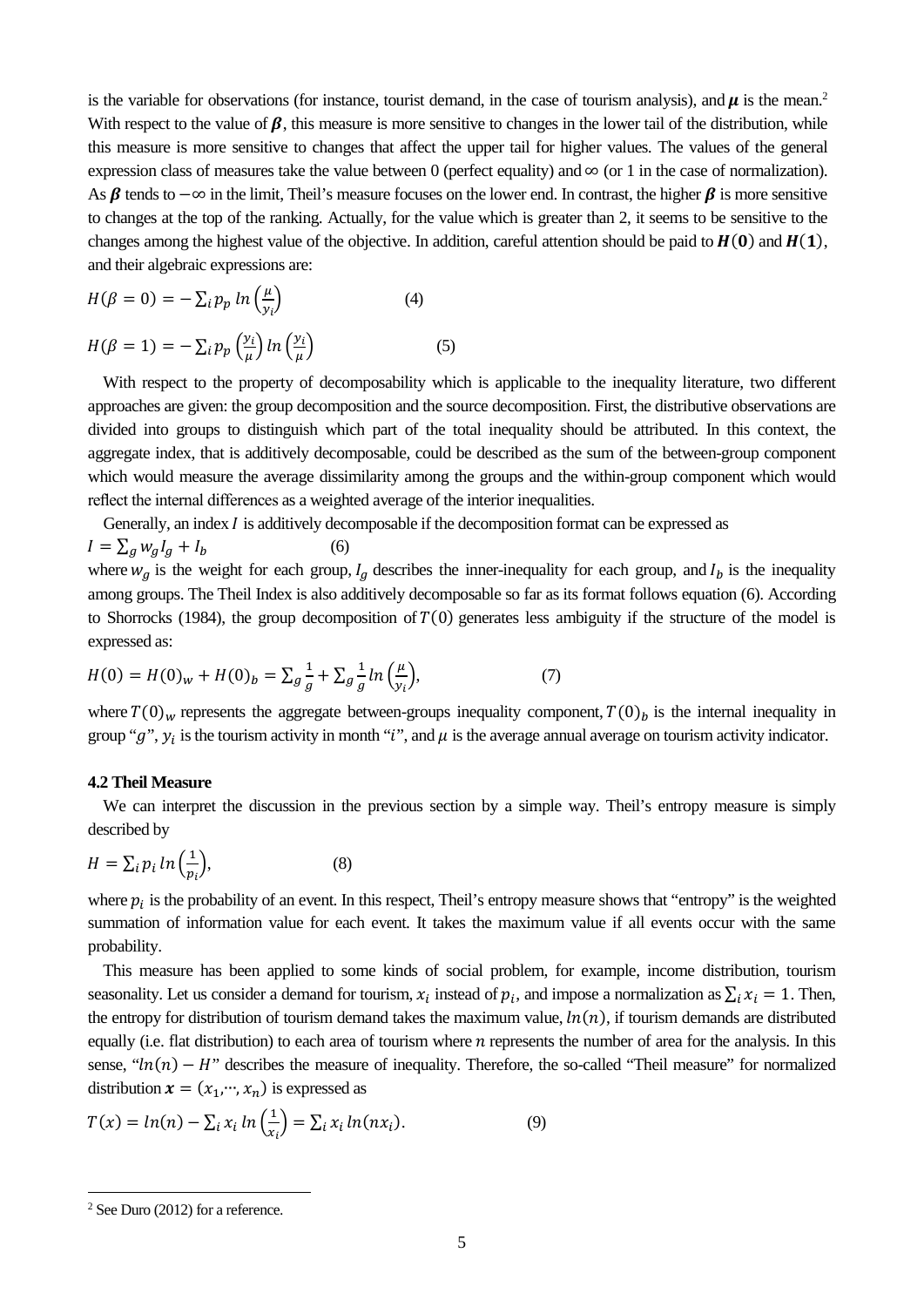Since the total tourism demand is normalized to 1,  $x_i$  virtually means the share of tourism demand for the *i*th area. Therefore, Theil measure is a decreasing function of the weighted summation of reciprocal of tourism demand share in logarithm. It takes a value of 0 (zero) when there is no seasonality in tourism (i.e. inequality of tourism demand) and a maximum value  $(ln(n))$  when all activities in tourism are concentrated in a single moment.

 Theil measure satisfies the conditions of Pigou–Dalton principle in terms of equivalent income and constant relative inequality-aversion since it depends only on the share of tourism demand. It used to express economic inequality based on information theory. The entropy index is often applied to income inequality analysis based on Pigou-Dalton's transfer principle. In this line of discussion, consider the case of the seasonality of tourism and assume that the number of tourists in the whole year be constant. Then, the PD condition is satisfied in that the level of the seasonal variation changes if the number of visitors in a non-concentrated period decline while the visiting frequency of the concentrated period increase. In other words, under the PD condition, the indicator of the seasonal variation based on entropy theory is affected by the distribution of tourists in each month.

 One of the problems that we have to take into account in the context of our empirical study is the fact that the range of Theil measure varies with the number of elements. For instance, in the case of annual data, there are 365 days for non-leap years and 366 days for leap years. To deal with this problem, relative Theil measure (relative redundancy measure) is proposed.

$$
R = 1 - \frac{H}{\ln(n)}\tag{10}
$$

It takes 0 (zero) in the case of no seasonality and 1 (one) if we have perfect seasonality, respectively.

## **4.3 Decomposition of Entropy Measure and Relation between Interest Groups**

 One of the properties of the entropy measure is its additive nature. In short, the total entropy can be decomposed into the weighted summation of entropies within groups and among groups. The entropy within groups is

$$
H(X_{\tau}) = \sum_{x_{t \in A_{\tau}}} \frac{x_{t}}{x_{\tau}} ln\left(\frac{1}{\frac{x_{t}}{x_{\tau}}}\right).
$$
 (11)

On the other hand, the entropy among groups is defined as:

$$
H(X_1, \cdots, X_m) = \sum_{\tau=1}^m \frac{X_\tau}{X} \ln\left(\frac{1}{\frac{X_\tau}{X}}\right),\tag{12}
$$

where  $X_{\tau} = \sum_{x_{t \in A_{\tau}}} x_t$  and  $A_{\tau}$  is a subset for a  $\tau = 1, \dots \in \mathbb{R}$ .

Totally, the decomposition of the Theil's entropy measure based on its additive nature is described as:

$$
H = \sum_{t=1}^{n} p_t \ln\left(\frac{1}{p_t}\right) = \sum_{\tau=1}^{m} \sum_{x_{t \in A_{\tau}}} \frac{x_{\tau}}{X} \ln\left(\frac{1}{\frac{x_t}{X}}\right)
$$

$$
= \sum_{\tau=1}^{n} \frac{x_{\tau}}{X} H(X_{\tau}) + H(X_1, \cdots, X_m), \tag{13}
$$

where the first element is the weighted summation of entropies within groups and the second one represents the entropy among groups.

For the empirical analysis using a monthly dataset,  $X_{\tau}$  is composed of  $\tau = 1, \dots, 12$  and the monthly temporal aggregation is:

$$
H = \sum_{\tau=1}^{12} \frac{X_{\tau}}{X} H(X_{\tau}) + \sum_{\tau=1}^{12} \frac{X_{\tau}}{X} ln\left(\frac{1}{\frac{X_{\tau}}{X}}\right),
$$
 (14)

where the first addend represents the weighted intra-monthly entropy and the second one is the inter-monthly entropy. In the empirical analysis, a part of the inter-monthly entropy is generated by the differences of the length of month, since the days of each month are not all the same.<sup>3</sup>

<span id="page-6-0"></span> $\frac{1}{3}$ <sup>3</sup> See Rossello and Sanso (2017) for details.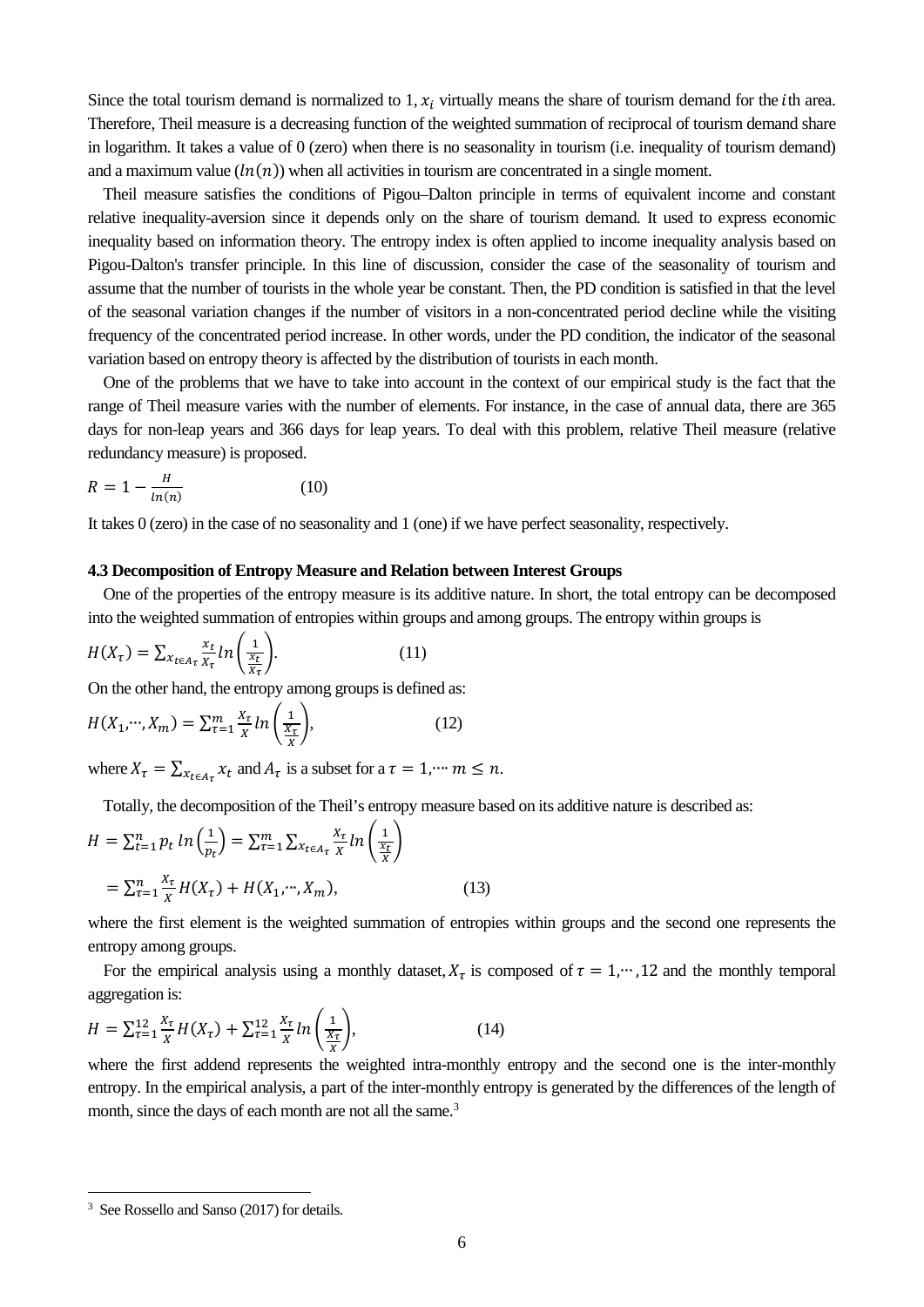In addition to the above discussions, we can consider the relation between interest groups, for example, tourism origin and destinations, by applying the entropy theory. The entropy measure for annual amount of arrivals from origin  $(i)$  to destinations  $(i)$  is described as:

$$
H_{ij}\left(x_{ijt}\right) = \sum_{t=1}^{n} \frac{x_{ijt}}{x_{ij}} \ln\left(\frac{x_{ij}}{x_{ijt}}\right),\tag{15}
$$

where  $x_{ij} = \sum_{t=1}^{n} x_{ijt}$ . This measure is able to be utilized seasonality analysis for tourism.

## **4.4 Empirical Analysis by the Entropy Measures**

 In this section, empirical analysis by applying some kinds of the entropy measures described in above sections is conducted, The analysis of the seasonality in tourism demand is implemented with the monthly data set $4$  which is the same as the one used in sections 2 and 3. The data on tourism arrivals is applied as the proxy variable for the tourism demand. The entropy measure, the Theil measure, the relative Theil measure, the intra-monthly decomposition part of entropy measure, and the inter-monthly decomposition part of entropy measure are estimated. In addition, the entropy measure for annual amount of arrivals from origin to destination is considered. [5](#page-7-1)

 In our analysis, major 10 prefectures in terms of their annual tourism demands are focused on. In order of demand, the following prefectures are included: Hokkaido, Miyagi, Fukushima, Tokyo, Aichi, Kyoto, Osaka, Hiroshima, Fukuoka, and Okinawa. These prefectures typically have strong tourism demands, and the reason for including Fukushima is as follows. Fukushima prefecture suffered a certain damage by the Tohoku earthquake and tsunami that hit Japan in March 2011. Whether it can recover the tourism demand is a continuous topic for discussion in Japan. In this respect, Fukushima is turned into an object of our analysis.

 Figure 4 displays the estimated entropy measures with respect to the tourism demand for the Japanese selected 10 prefectures in the sample period from the year 2008 to 2016. Several points are worth considering. First, there is the one-time rapid increase in seasonality (decrease in the value of measure) in tourism demand for Tokyo, Osaka, Hiroshima, and Aichi in 2010 and rapid reversal in next year. Second, the other two prefectures, Fukushima and Miyagi, have the same pattern in 2011 although the levels of fluctuations are relatively low. Third, the entropy measure for Fukushima prefecture continually fluctuates during the sample period.

 Figure 5 shows the seasonality which is identified by the estimated Theil measure during the period under our study. Just like the case of entropy measure, the highest concentration of seasonality is recorded for Tokyo and for the other prefectures located in the east and west areas in Japan. In addition, Miyagi and Fukushima follow the same pattern in next year. Okinawa prefecture have the highest seasonality in 2014.

 Figure 6 describes the seasonality estimated by the relative Theil measure for our sample period. The evolution patterns of seasonality for the prefectures are almost the same as the ones measured by the two indicators described above.

 The analysis can be taken further by applying the decomposition property of the Theil's entropy measure based on the additive nature described in the former section. Namely, the entropy decompositions at the intra- and the intermonthly levels are applied here. The estimated seasonality of Japanese selected 10 prefectures that could be explained by the intra-monthly part of entropy measure is highlighted in Figure 7. As the graphs show, the seasonality for the half of the total number of prefectures reflects a relative increase in 2010, and the one for the other two prefectures follows the same pattern in next year. Except 2010 and 2011, the values of the intra-monthly measure fluctuate in a relatively stable manner.

 Figure 8 represents the estimated inter-monthly part of entropy measure with the lowest about 2.3 and the highest about 3.12. The graphs of this measure describe the increase in tourism demand seasonality in 2010 like the other measures explained above. Tokyo, the capital city, experienced the relatively rapid reduction in seasonality in next

<span id="page-7-0"></span><sup>&</sup>lt;sup>4</sup> In any case, the adoption of the longer period would tend to increase the inequality inside the groups, and to reduce the between-group inequality.

<span id="page-7-1"></span><sup>&</sup>lt;sup>5</sup> With respect to the methodology in tourist applications, see Fernandez-Morales (2003) for example.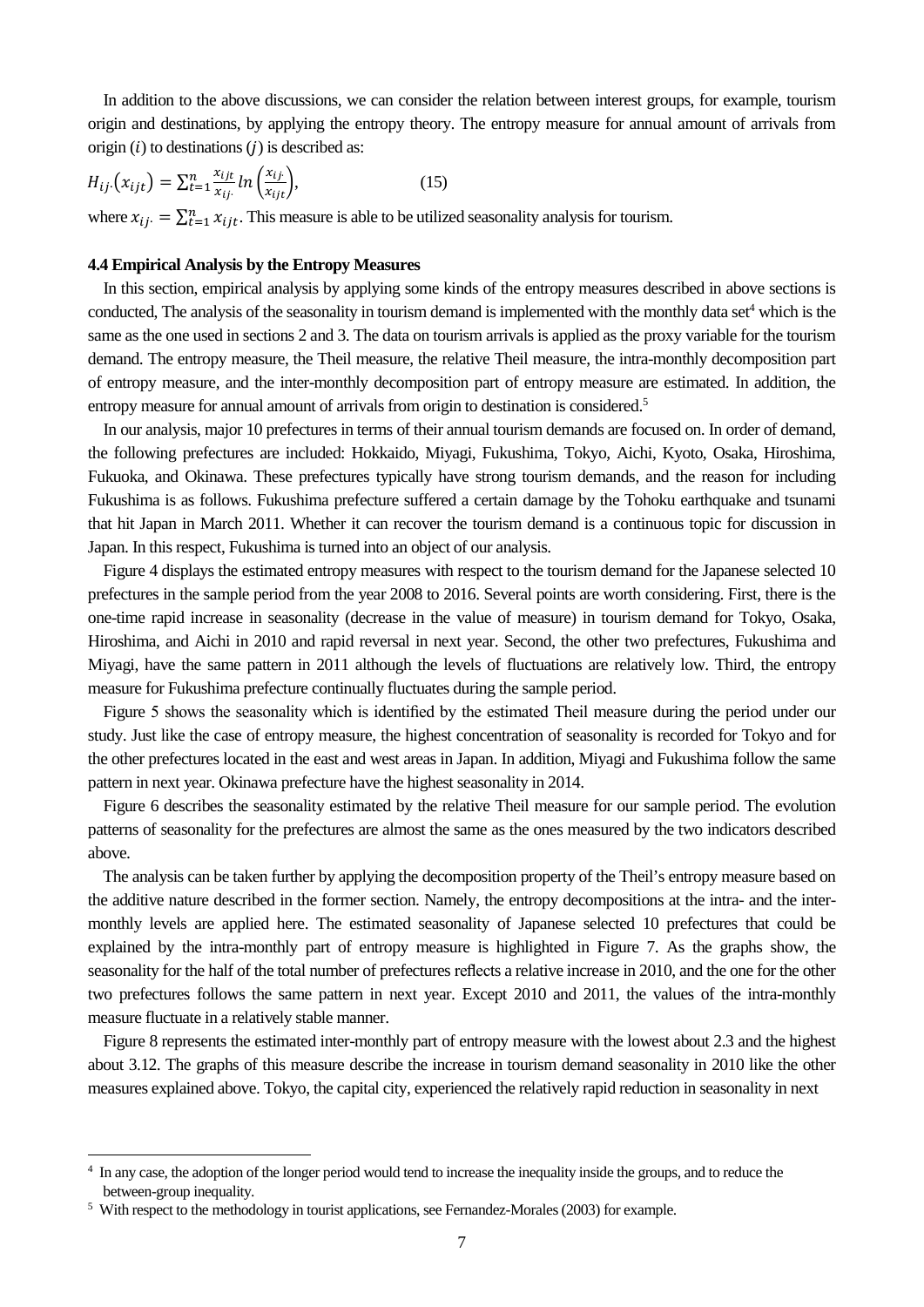## Figure 4: Estimated Entropy Measure



Figure 5: Estimated Theil Measure



## Figure 6: Estimated Relative Theil Measure

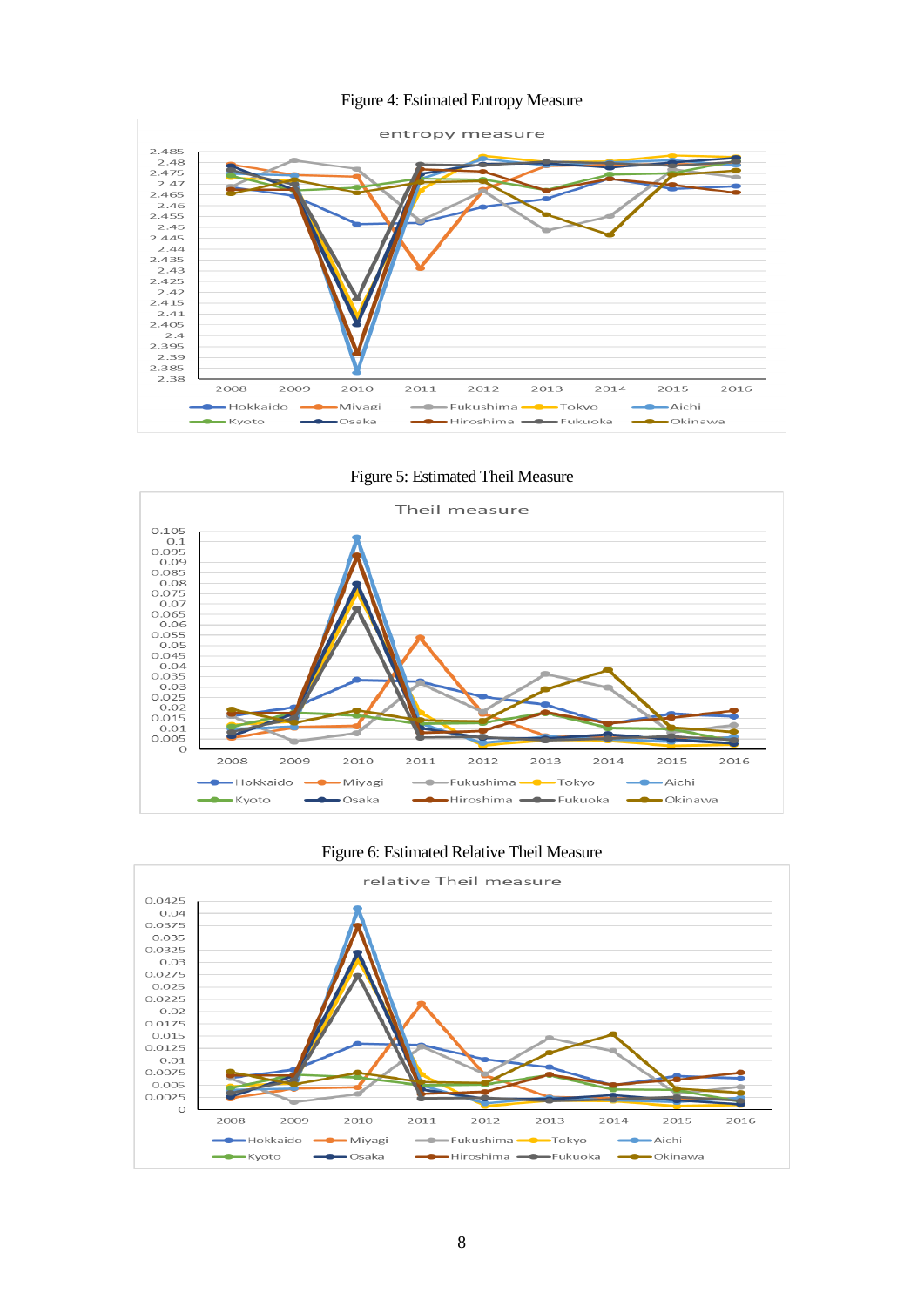

Figure 7: Estimated intra-monthly decomposition part of entropy measure

Figure 8: Estimated inter-monthly decomposition part of entropy measure inter-monthly part of Entropy measure 3.125  $3.1$ <br> $3.075$  $3.05$ 3.025  $\overline{a}$ 2.975 2.95 2.925  $2.9$ <br>2.875 2.85 2.825<br>2.8<br>2.775 2.775<br>2.725<br>2.725<br>2.675 2.65 2.625 2008 2009 2010 2011 2012 2013 2014 2015 2016  $\blacksquare$ Hokkaido - Miyagi  $\epsilon$ Eukushima -Tokyo  $Aichi$ Kyoto  $-$ Osaka Hiroshima --Fukuoka - Okinawa



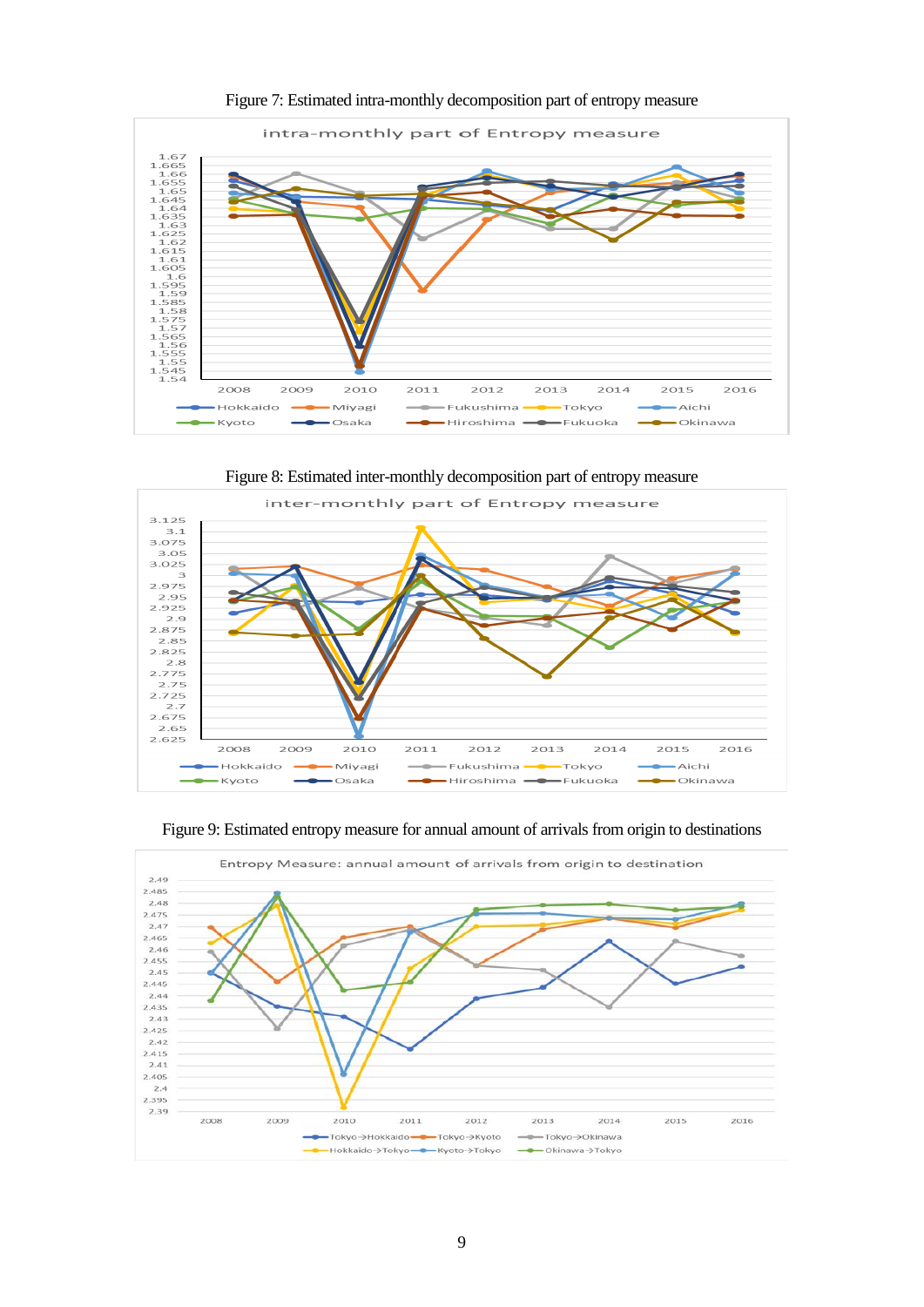year as a reactionary fall. Okinawa had a certain degree of increase in seasonality again in 2013, and had a fluctuation of seasonality during the following periods.

 Since lengths of the months are not all the same, part of the inter-monthly entropy is generated by these differences. It might be the cause of the fact that the summation of the intra- and the inter-monthly values is not equal to the one of the original entropy measure.

 Results derived by the method of decomposition analysis may be the way of testing the usefulness of the temporal aggregation. If we acknowledge that most of the annual seasonality inequalities are attributable to intra-groups disparities, we might consider that informative relevance of the month-partitions would be limited. This is because internal coherence within groups would be small, losing the significance of these groupings. However, it does not seem to be the case of our analysis.

 Finally, we consider the tourism seasonality based on the relation between interest groups, in short, origins and destinations of tourism, by applying the entropy theory explained in section 4.3. The estimated entropy measures for annual amount of arrivals from origin (i) to destination (j) for the selected major six courses, Tokyo  $\rightarrow$  Hokkaido, Tokyo  $\rightarrow$  Kyoto, Tokyo  $\rightarrow$  Okinawa, Hokkaido  $\rightarrow$  Tokyo, Kyoto  $\rightarrow$  Tokyo, and Okinawa  $\rightarrow$  Tokyo, are summarized in Figure 9. In particular, the seasonality for the routes Hokkaido→Tokyo, Kyoto→Tokyo, and Okinawa  $\rightarrow$  Tokyo decreased rapidly in 2009, and increased drastically in 2010 as a rebound. In short, the routes from the three major areas to Tokyo indicate temporal growth of seasonality. The opposite directions did not always set forth a trend like that.

All the measures described above show a very similar pattern in that the tourism seasonality has the temporal rapid growth in 2010 and the reactionary fall in 2011. Probably, the financial and economic crisis of global economy occurred around 2008 and 2009 had a negative influence on Japanese tourism in 2010. By the effect of the crisis, the number of visits or visiting frequency of tourism in Japan decreased, and its downturn might generate the concentration of tourism in specific season or month as a result of selective behavior by tourists during the hard times.

#### **5. Concluding Remarks**

 Focusing on the tourism in Japan, this paper examined the seasonality of tourism demand in Japan by utilizing Gini coefficient and some kinds of entropy measures. Our analysis found the following facts.

 Regarding the estimated Gini coefficient, pattern of seasonal fluctuation varies by prefecture. It is large in Hokkaido, Hiroshima, and Okinawa, and small in Tokyo and Osaka. In addition, the east Japan great earthquake happened in 2011 might affect seasonal fluctuations of many prefectures although it did not affect all areas in Japan. After the earthquake, the estimated Gini coefficients are generally in the range from 0.05 to 0.10. Further, in spite of the general variation of the number of tourists, the seasonal fluctuations expressed by the Gini coefficient seem to vary from year to year.

 Several points were worth considering through the analysis by estimated entropy measure for the Japanese selected 10 prefectures in the sample period from the year 2008 to 2016. First, there is the one-time rapid increase in seasonality (decrease in the value of measure) in tourism demand for major four prefectures in 2010 and rapid reversal in next year. In addition, the other two prefectures, have the same pattern in 2011 although the levels of fluctuations are relatively low.

 The examination by utilizing the estimated Theil measure shows that the highest concentration of seasonality is recorded for Tokyo and for the other prefectures located in the east and west areas in Japan just like the case of entropy measure. In addition, Miyagi and Fukushima follow the same pattern in next year. Okinawa prefecture have the highest seasonality in 2014 during the period under our study.

 The evolution patterns of seasonality for the prefectures described by the estimated relative Theil measure are almost the same as the ones measured by the two indicators described above.

 The analysis can be taken further by applying the decomposition property of the Theil's entropy measure based on the additive nature - the entropy decompositions at the intra- and the inter-monthly levels. The estimated seasonality of Japanese selected 10 prefectures that could be explained by the intra-monthly part of entropy measure revealed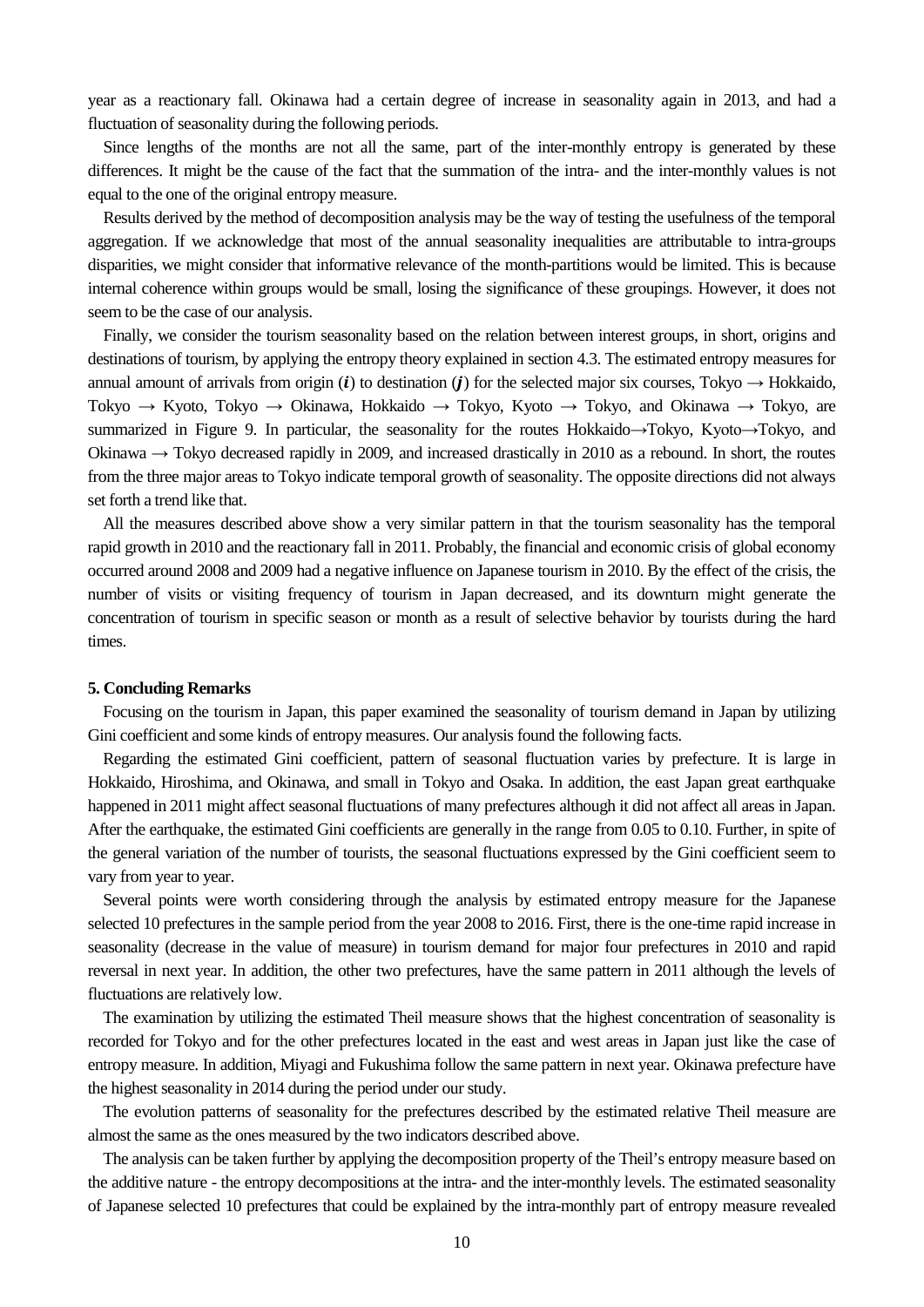that the seasonality for the half of the total number of prefectures reflects a relative increase in 2010, and the one for the other two prefectures follows the same pattern in next year. Except 2010 and 2011, the values of the intramonthly measure fluctuate in a relatively stable manner.

 The graphs of the estimated inter-monthly part of entropy measure described the increase in tourism demand seasonality in 2010 like the other measures explained above. Tokyo, the capital city, experienced the relatively rapid reduction in seasonality in next year as a reactionary fall. Okinawa had a certain degree of increase in seasonality again in 2013, and had a fluctuation of seasonality during the following periods.

 Finally, consideration of the tourism seasonality based on the relation between interest groups - origins and destinations - by applying the entropy theory are implemented. The estimated entropy measures for annual amount of arrivals from origin  $(i)$  to destination  $(j)$  for the selected major six courses are examined. In particular, the seasonality for the routes Hokkaido  $\rightarrow$  Tokyo, Kyoto  $\rightarrow$  Tokyo, and Okinawa  $\rightarrow$  Tokyo decreased rapidly in 2009, and increased drastically in 2010 as a rebound. In short, the routes from the three major areas to Tokyo indicate temporal growth of seasonality.

All the measures based on the entropy theory described above show a very similar pattern in that the tourism seasonality has the temporal rapid growth in 2010 and the reactionary fall in 2011. Probably, the financial and economic crisis of global economy occurred around 2008 and 2009 had a negative influence on Japanese tourism in 2010. By the effect of the crisis, the number of visits or visiting frequency of tourism in Japan decreased, and its downturn might generate the concentration of tourism in specific season or month as a result of selective behavior by tourists during the hard times.

#### **References**

Aoki,M.(1979) Theory of Income Distribution (in Japanese), Chikuma Shobo.

- Baum, T. and Lundtorp, S (2001), *Seasonality in Tourism*, Pergamon.
- Butler, R. W. (1994), "Seasonality in Tourism: Issues and Problems," in A. V. Seaton (ed.), *Tourism, the State of the Art*, Wiley, Chichester, pp.332-339.
- Butler, R. W. (2001), "Seasonality in Tourism: Issues and Implications," in T. Baum and S. Lundtorp (eds.) (2001), *Seasonality in Tourism*, Pergamon, pp.5-22.
- Cuccia, T. and Rizzo, I. (2011), "Tourism Seasonality in Cultural Destinations: Empirical Evidence from Sicily," *Tourism Management*, 32, pp.589-595.
- Davidson, R, and Mackinnon, J. G. (1993), Estimation and Inference in Econometrics, Oxford University Press, NewYork.
- Davidson, R, and Mackinnon, J. G. (2009), *Econometric Theory and Methods* (International Edition), Oxford University Press, NewYork.
- Duro, J. A. (2012), "On the Automatic Application of Inequality Indexes in the Analysis of the International Distribution of Environmental Indicators," *Ecological Economics*, 76, pp.1-7.
- Fernandez-Morales, A (2003), "Decomposing Seasonal Concentration," *Annals of Tourism Research*, 30(4), pp.942- 956.
- Goh, C. and Law, R. (2002), "Modeling and Forecasting Tourism Demand for Arrivals with Stochastic Non-Stationary seasonality and Intervention," *Tourism Management*, 23, pp.499-510.
- Koenig, N. and Bischoff, E., E. (2004), "Analyzing Seasonality in Welsh Room Occupancy Data," *Annals of Tourism Research*, 31-2, pp.374-392.
- Koenig-Lewis, N., and Bischoff, E., E. (2005), "Seasonality research: the state of the art," *International Journal of Tourism Research*, 7, pp.201-219.
- Koc, E., and Altinay, G. (2007), "An analysis of seasonality in monthly per person tourist spending in Turkish inbound tourism from a market segmentation perspective," Tourism Management, 28, pp.227–237.
- Kulendran, N., and King, M. (1997), "Forecasting international quarterly tourist flows using error-correction and time-series models," *International Journal of Forecasting*, 13(3), pp.319-327.